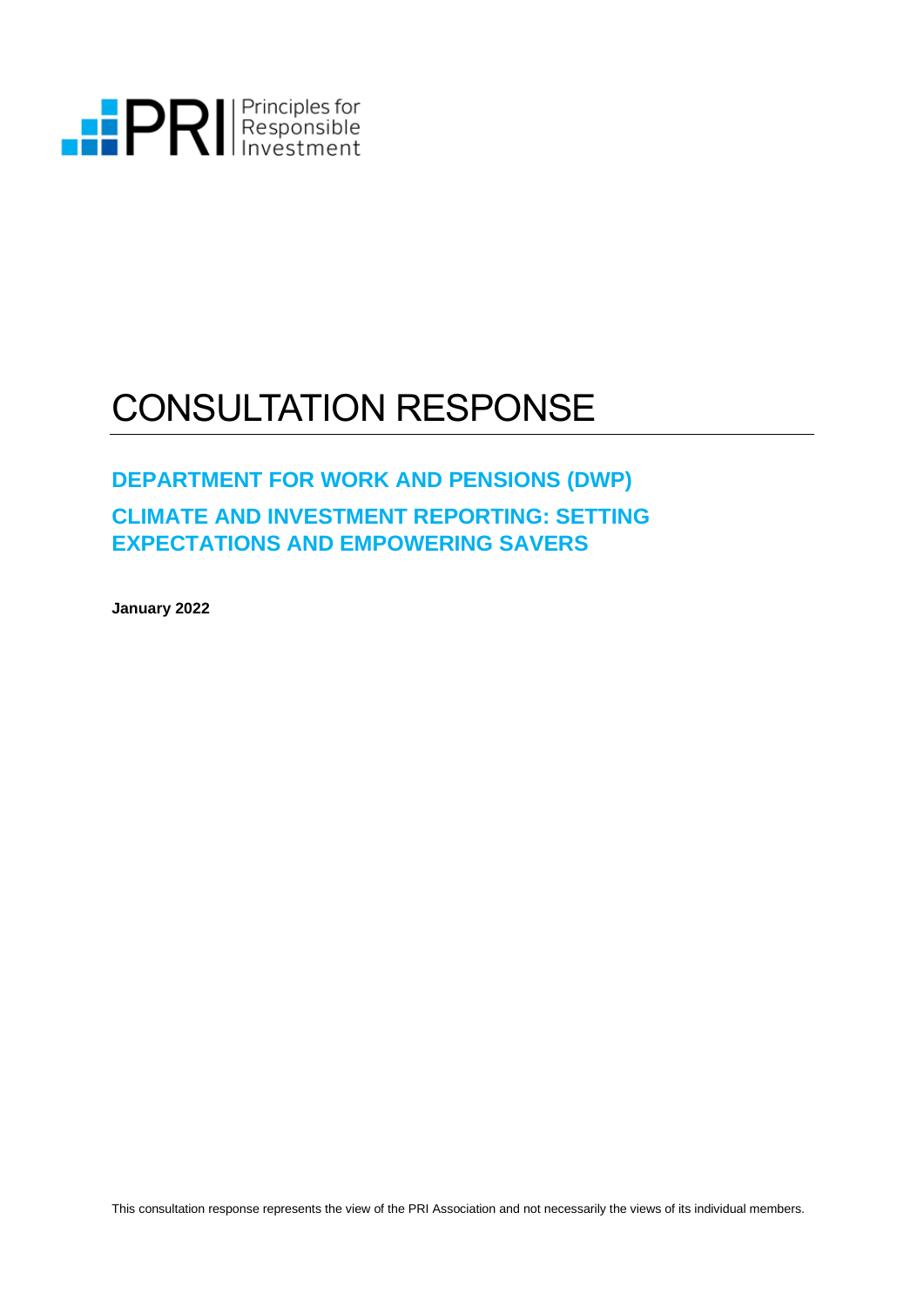### **ABOUT THE PRI**

The Principles for Responsible Investment (PRI) is the world's leading initiative on responsible investment. The PRI has over 4,500 signatories (pension funds, insurers, investment managers and service providers) to the PRI's six principles with approximately US\$121 trillion in assets under management.

The PRI supports its international network of signatories in implementing the Principles. As long-term investors acting in the best interests of their beneficiaries and clients, our signatories work to understand the contribution that environmental, social and governance (ESG) factors make to investment performance, the role that investment plays in broader financial markets and the impact that those investments have on the environment and society as a whole.

The PRI works to achieve this sustainable global financial system by encouraging adoption of the Principles and collaboration on their implementation; by fostering good governance, integrity and accountability; and by addressing obstacles to a sustainable financial system that lie within market practices, structures and regulation.

### **ABOUT THIS CONSULTATION**

This consultation was issued by the UK Government's Department of Work and Pensions in October 2021. It comprises two distinct chapters Chapter 1 – Measuring and reporting Paris alignment, and Chapter 2 – Stewardship and the Implementation Statement.

The first chapter seeks views on policy proposals to require trustees of larger occupational pension schemes, authorised master trusts and authorised schemes providing collective money purchase benefits to measure and report on the Paris alignment of their investment portfolios. It is proposed that the Occupational Pension Schemes (Climate Change Governance and Reporting) Regulations 2021 are amended to require trustees subject to those Regulations to calculate and disclose a portfolio alignment metric describing the extent to which their investments are aligned with the goal of limiting the increase in the global average temperature to 1.5 degrees Celsius above pre-industrial levels. This document therefore also consults on the draft Occupational Pension Schemes (Climate Change Governance and Reporting) (Amendment, Modification and Transitional Provision) Regulations 2022, and draft amendments to statutory guidance.

The second chapter of the consultation seeks to address deficiencies in scheme governance in relation to stewardship and voting by proposing new draft guidance which sets out stewardship and ESG best practice in relation to the Statement of Investment Principles, and DWP's expectations across the Implementation Statement.

**For more information, contact:**

**Freya Bannochie Jodi-Ann Wang** UK Policy Analyst Climate Policy Analyst [freya.bannochie@unpri.org](mailto:freya.bannochie@unpri.org) is a control of the state of the state of the state of the state of the state of the state of the state of the state of the state of the state of the state of the state of the state of the state o

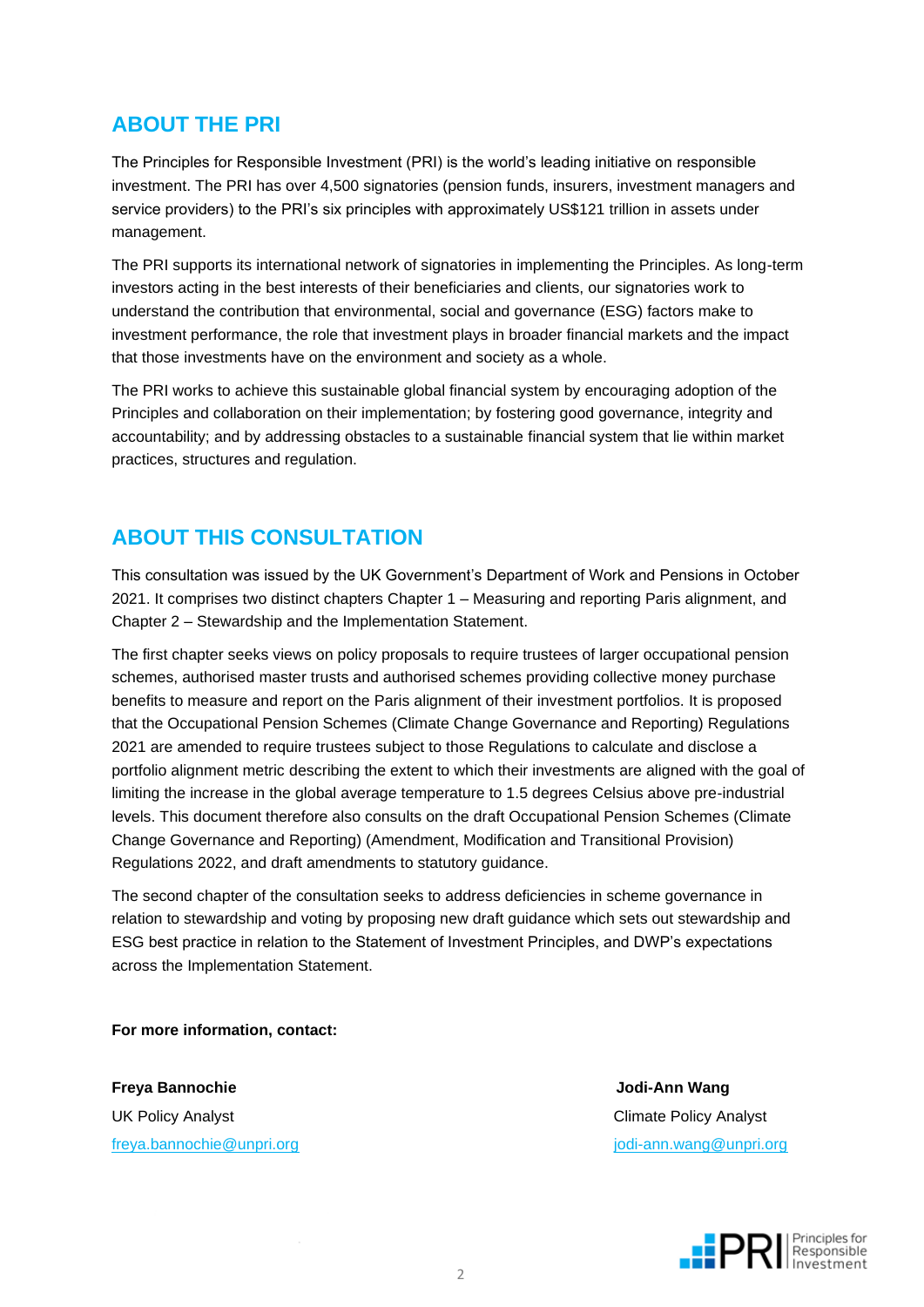### **SUMMARY OF THE PRI'S RESPONSE**

The PRI welcomes the proposed reforms to Occupational Pension Schemes (Climate Change Governance and Reporting) Regulations 2021. We believe the Department has shown consistent and continued leadership in the roll out of TCFD-aligned disclosures, which have been further enhanced by the proposals on Paris-aligned metric disclosure, as laid out by this consultation.

The PRI also welcomes the marked focus on stewardship that is presented in the second chapter of this consultation. The PRI maintains that high quality stewardship standards are an essential component to managing and mitigating climate risk, as well as in the proper consideration and integration of other ESG and climate-related factors. We also believe that a marked focus on beneficiaries' views and preferences is of paramount importance when discussing good stewardship for pension schemes.

The PRI agree with the overall proposal outlined by this consultation. We welcome proposals in this consultation that closely follow the guidance laid out by the TCFD, including those that reflect the newly updated guidance<sup>1</sup>.

### **KEY RECOMMENDATIONS**

- The PRI support the proposal to require trustees of schemes in scope to measure and **report their scheme's Paris alignment by adding a requirement for them to select, calculate and report on a portfolio alignment metric in their TCFD report.** In addition, we recommend that the DWP distinguish between the different use cases of the portfolio alignment options.
- The PRI support the use of a 1.5 aligned framework for Paris alignment. In addition, we recommend, given certain methodological limitations present in the flow of data across the investment chain and different asset classes, that flexibility is accounted for during implementation of the proposals.
- We recommend that the DWP explore clarifying regulation to make explicitly clear that **trustees can, and in some cases must, consider sustainability outcomes in line with their fiduciary duty.** This notion is outlined comprehensively in the report A Legal Framework for Impact<sup>2</sup>, which outlines that sustainability outcomes are relevant for all investors.



<sup>1</sup> [Implementing the Recommendations of the Task Force on Climate-related Financial Disclosures,](https://assets.bbhub.io/company/sites/60/2021/07/2021-TCFD-Implementing_Guidance.pdf) October 2021

<sup>&</sup>lt;sup>2</sup> [A Legal Framework for Impact](https://www.unpri.org/download?ac=13902) report, released July 2021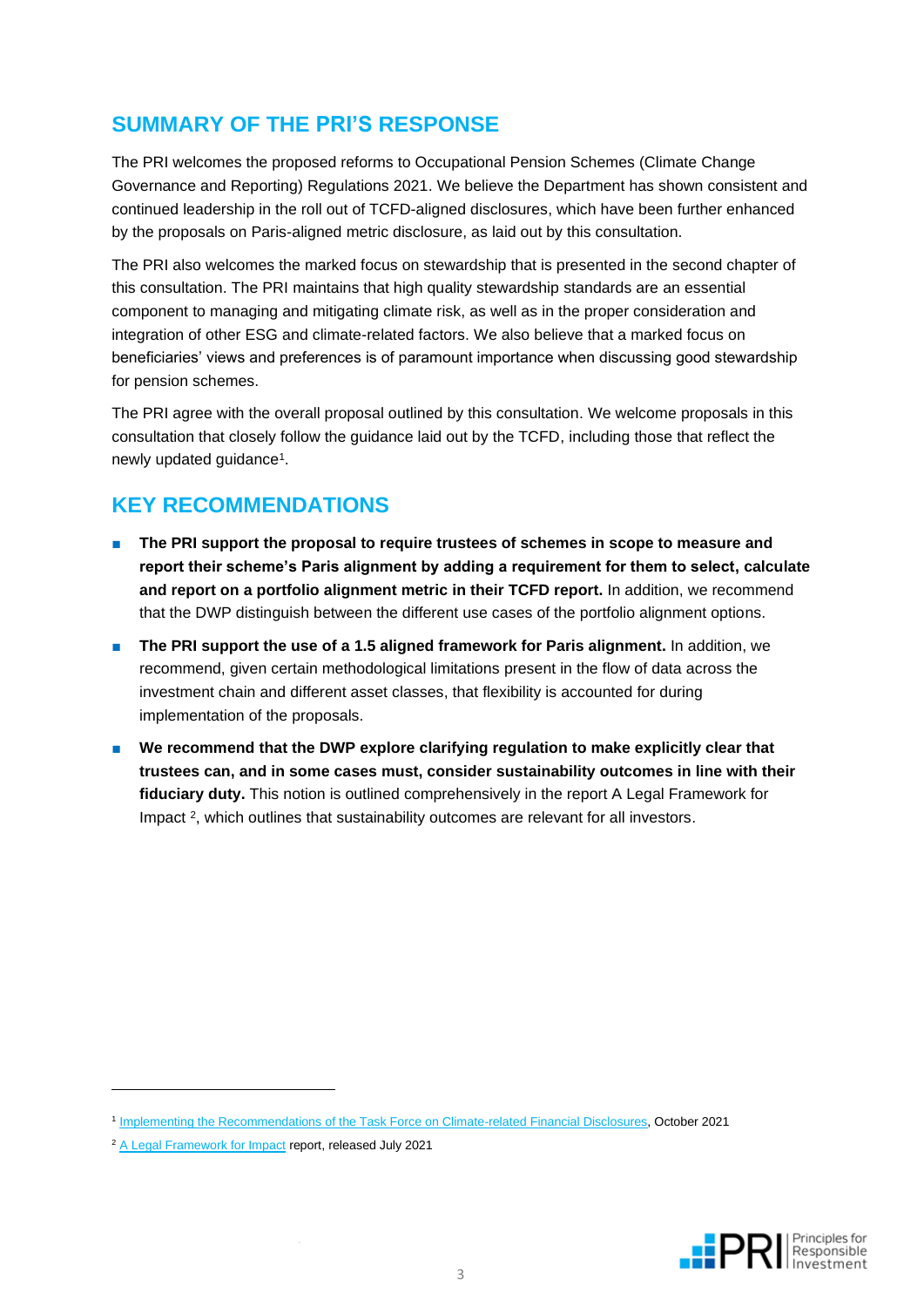### **RESPONSES TO SPECIFIC QUESTIONS**

### **CHAPTER 1 – MEASURING AND REPORTING PARIS ALIGNMENT**

**Q1. We propose to amend the Occupational Pension Schemes (Climate Change Governance and Reporting) Regulations 2021 to require trustees of schemes in scope to measure and report their scheme's Paris alignment by adding a requirement for them to select and calculate a portfolio alignment metric and to report on that metric in their TCFD report.**

#### **Do you agree with this policy proposal?**

**Yes. The PRI supports this recommendation, as it codifies the newly updated TCFD guidance for pension schemes**. In particular, the PRI support and welcome the flexibility on how investors should measure and disclose portfolio alignment to track progress against climate goals. Forwardlooking metrics are important to holistically understand the speed of transition to a net zero model.

**We recommend that the DWP distinguish between the different use cases of the portfolio alignment options.** Not all of the alignment options presently have the same use case. An Implied Temperature Rise (ITR) score is a powerful communication tool. Yet, as documented in the forwardlooking metric consultation guidance by the TCFD and in research by other bodies, such as The Alignment Cookbook,<sup>3</sup> the absence of the transparency of inputs and a common methodology between providers, at present, limits the ability of ITR to track progress towards climate goals. As such, it is premature for ITR to be used, even implicitly, to drive target setting, portfolio allocation and optimisation.

It is worth noting that the TCFD in its finalised guidance on Metrics, Targets and Transition Plans, did offer increased flexibility on how Paris Alignment could be met by asset owners, broadening it from the three options described in section 34 (page 14) of DWP consultation to "using whichever approach or metrics best suit their organisational context or capabilities" 4.

#### **Q2. We propose that:**

**(a) trustees who are subject to the requirements in Part 1 of the Schedule to the Climate Change Governance and Reporting Regulations on or after 1 October 2022 (including trustees to whom the requirements are re-applied in accordance with regulation 3(4), 4(4) or 5(4)) will be required to select, calculate and report on a portfolio-alignment metric and to publish the findings in their TCFD report within 7 months of the relevant scheme year end date in the same way as they are for other metrics. This will apply to:**



<sup>&</sup>lt;sup>3</sup> [The Alignment Cookbook](https://gsf.institutlouisbachelier.org/publication/the-alignment-cookbook-a-technical-review-of-methodologies-assessing-a-portfolios-alignment-with-low-carbon-trajectories-or-temperature-goal/) (2020) A Technical Review of Methodologies Assessing a Portfolio's Alignment with Low-Carbon Trajectories or Temperature Goal, Green and Sustainable Finance

<sup>4</sup> [Implementing the Recommendations of the Task Force on Climate-related Financial Disclosures,](https://assets.bbhub.io/company/sites/60/2021/07/2021-TCFD-Implementing_Guidance.pdf) page 41, October 2021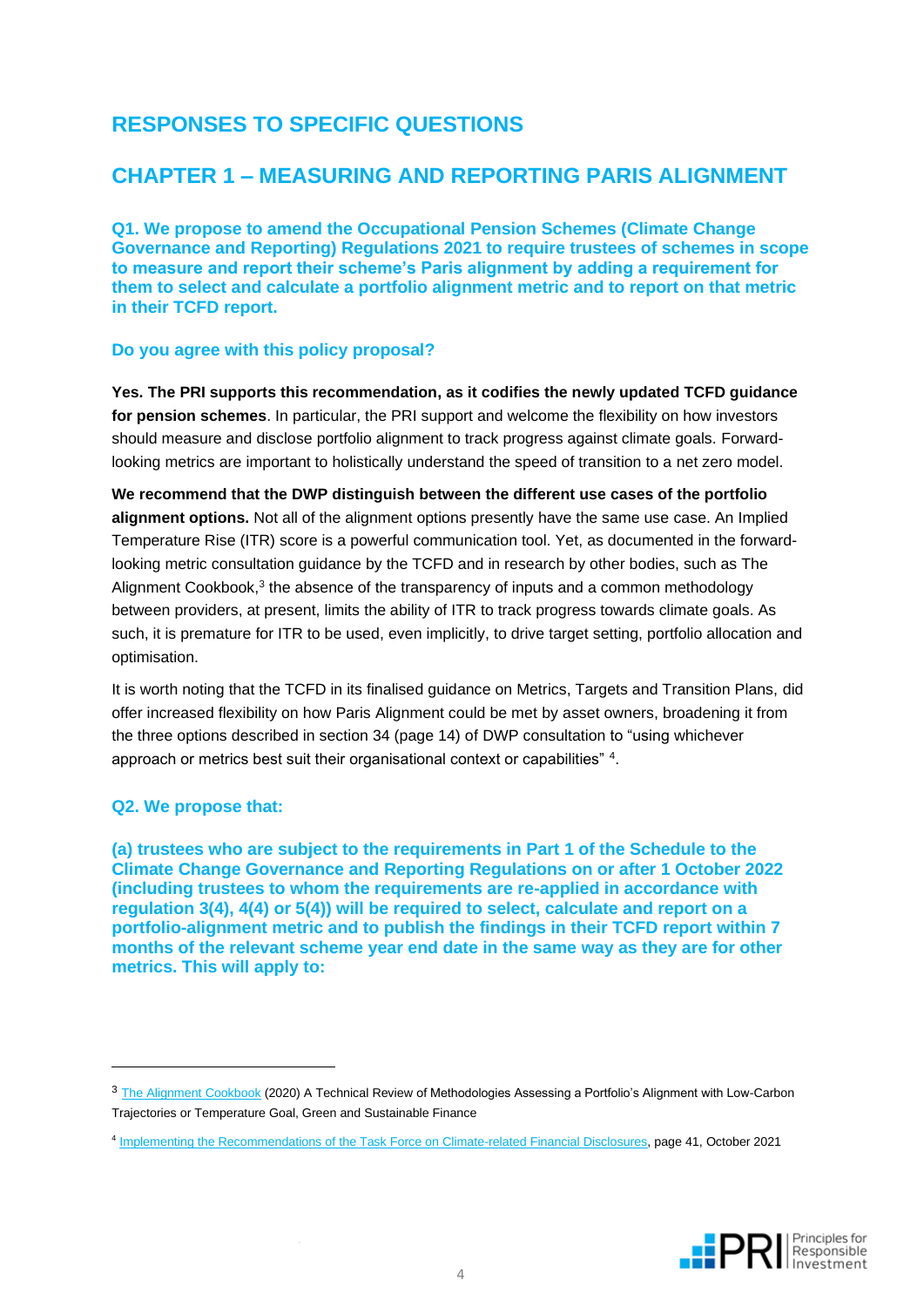- **trustees of a trust scheme which had relevant assets equal to, or exceeding, £5 billion on their first scheme year end date which falls on or after 1st March 2020, and who remain subject to the requirements in Part 1 of the Schedule on 1 October 2022**
- **trustees of a trust scheme which has relevant assets equal to, or exceeding, £1 billion on a scheme year end date which falls on or after 1st March 2021**
- **trustees of all authorised master trusts and authorised collective defined contribution schemes**

**The PRI welcomes the scope of firms captured by this proposal.** However, the PRI recognise that some schemes in scope of this proposal would be required to disclose on Paris-aligned metrics before asset managers in scope of the FCA's TFCD-aligned regime will be required to do so. We acknowledge that this is not optimal as this may cause challenges in the flow of data availability for reporting schemes.

**Q3. We propose to incorporate the requirements to measure and report a portfolioalignment metric into the existing Climate Change Governance and Reporting Regulations so that the requirements are subject to the same disclosure and enforcement provisions as the other metrics requirements.**

#### **Do you agree with this policy proposal?**

**Yes. The PRI supports this proposal.** For the newly proposed portfolio-alignment metric reporting to be an effective tool in accounting for and mitigating climate risk, it is important that the same disclosure and enforcement provisions apply. This is an essential component in naturalising and embedding Paris-aligned metric disclosure within existing reporting regulations for pensions schemes in scope of this consultation. To subject these proposed requirements to a different set of enforcement provisions, in the long term, may risk fragmentation in reporting and disclosure requirements and may therefore act to hinder efforts as set out by this consultation.

However, the PRI notes that data availability and methodological limitations, as outlined previously in this response, may initially present trustees with challenges in disclosing Paris-alignment. The PRI recommends that DWP consider, at least initially, implementing measures to allow flexibility while trustees adopt these new regulations. It may be appropriate that these include the administration of minor penalties for significant breaches in disclosure requirements.

It is important to note that smaller schemes may be adversely affected by these proposals, due to the comparatively lower availability of resources to dedicate to reporting. As such, measures should be taken to ensure that disproportionate reporting burden or penalties does not adversely affect smaller schemes.

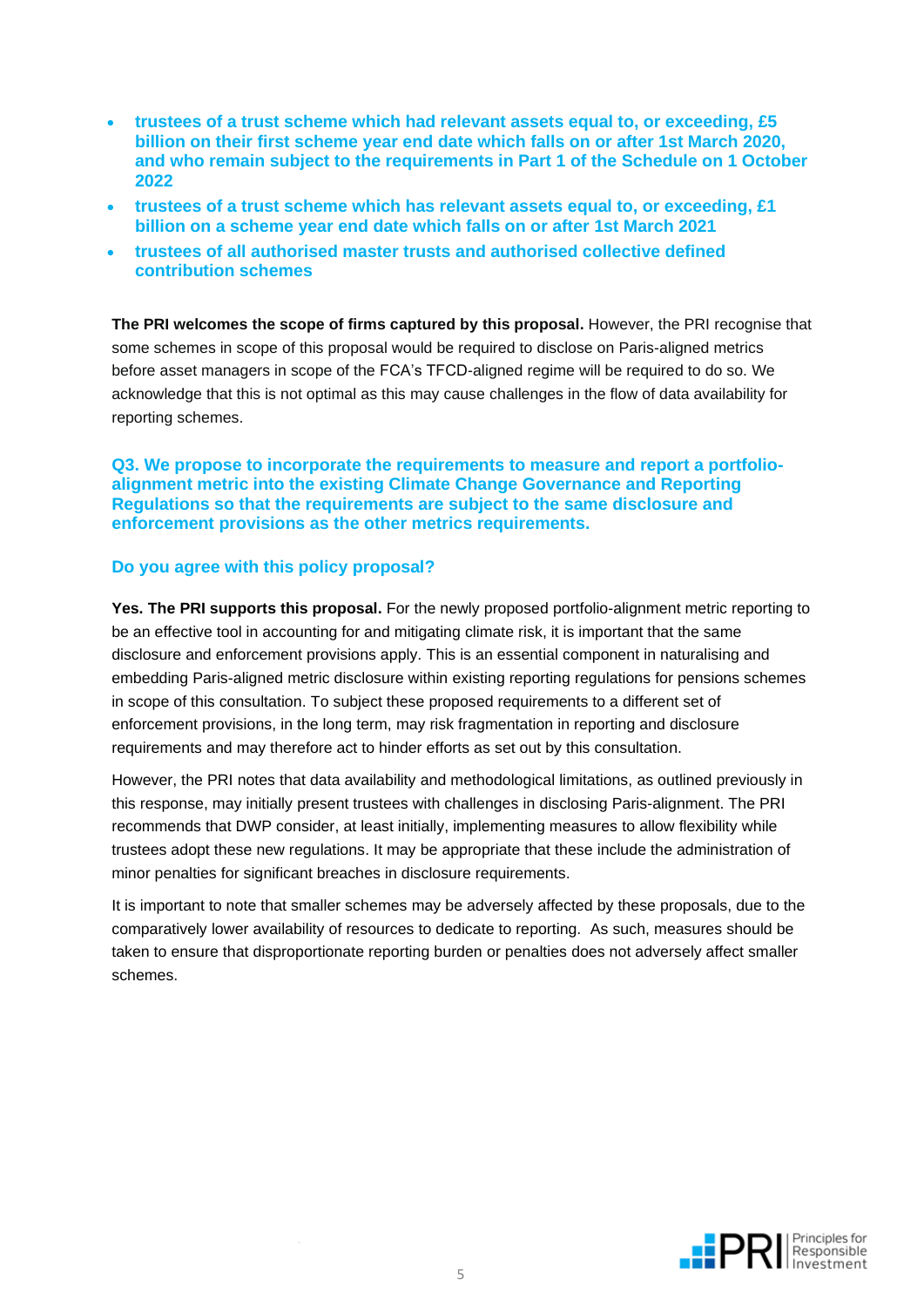**Q4. (a) Do you have any comments on the draft amendments to the Regulations? (b) Do you have any comments on the draft amendments to the statutory guidance?**

**Please include in your answer any comments you have on whether you consider that they meet the policy intent stated in this chapter. We particularly welcome comments on the definition of a portfolio alignment metric and whether respondents think it reflects the policy intent?**

**The PRI support the draft amendments to a) the Regulations and b) the statutory guidance.**

**The PRI also supports the use of the 1.5-degree benchmark for Paris-aligned reporting and believe this does reflect the policy intent as outlined in this consultation.** Referring to 1.5 degree Paris-alignment rather than the term "below 2.0" will provide trustees with a clearer and more ambitious framework to report within. As rightly acknowledged by this consultation, these forwardlooking portfolio-alignment metrics are essential in helping trustees in their investment strategy, goal adoption and risk management ambitions.

**We recommend that a wider range of alignment metrics should be included in the proposal, such as those outlined by the Paris-Aligned Investment Initiative's (PAII) Net Zero Investment Framework (NZIM) Implementation guide <sup>5</sup>. The PRI supports the use of the 1.5-degree benchmark** and simultaneously acknowledges significant methodological challenges in measuring and creating a 1.5 degree aligned portfolio in a 4-degree aligned economy. The PRI recognise that there is an absence of suitable methodology and data availability that makes disclosure against the 1.5-degree benchmark difficult for some asset classes - including reporting and disclosures, it is therefore important that more flexibility around alignment metrics is incorporated into statutory guidance. Providing further flexibility for trustees may help to ensure smoother and more effective adoption of proposals.

### **Q5. Do you have any comments on the new regulatory burdens to business and benefits of requiring schemes to measure and report their Paris alignment?**

**The PRI maintain that accounting and disclosure requirements for all actors in the investment chain are an essential component in mitigating climate risk and ensuring that net zero goals are met.** It is important regulatory requirements are distributed in a just and proportionate way throughout all factions of society, including businesses and financial institutions, so that the burden of reporting does not fall disproportionately on any one group.

There has been an increase in the number of governments making net zero by 2050 commitments, not least in the case of the UK recently publishing its Net Zero Strategy: Build Back Greener and Net Zero Review. European Union countries have also published 2030 emission reduction policy frameworks. As such, there is a business case for organisations operating in or with these markets to assess their strategic resilience to a 1.5-degree pathway.

It is nevertheless important to detail the challenges of this proposal, particularly how it is best for schemes to move beyond historic disclosures to forward-looking metrics.



<sup>&</sup>lt;sup>5</sup> IIGCC'[s Net Zero Investment Framework Implementation Guide](https://www.iigcc.org/resource/net-zero-investment-framework-implementation-guide/)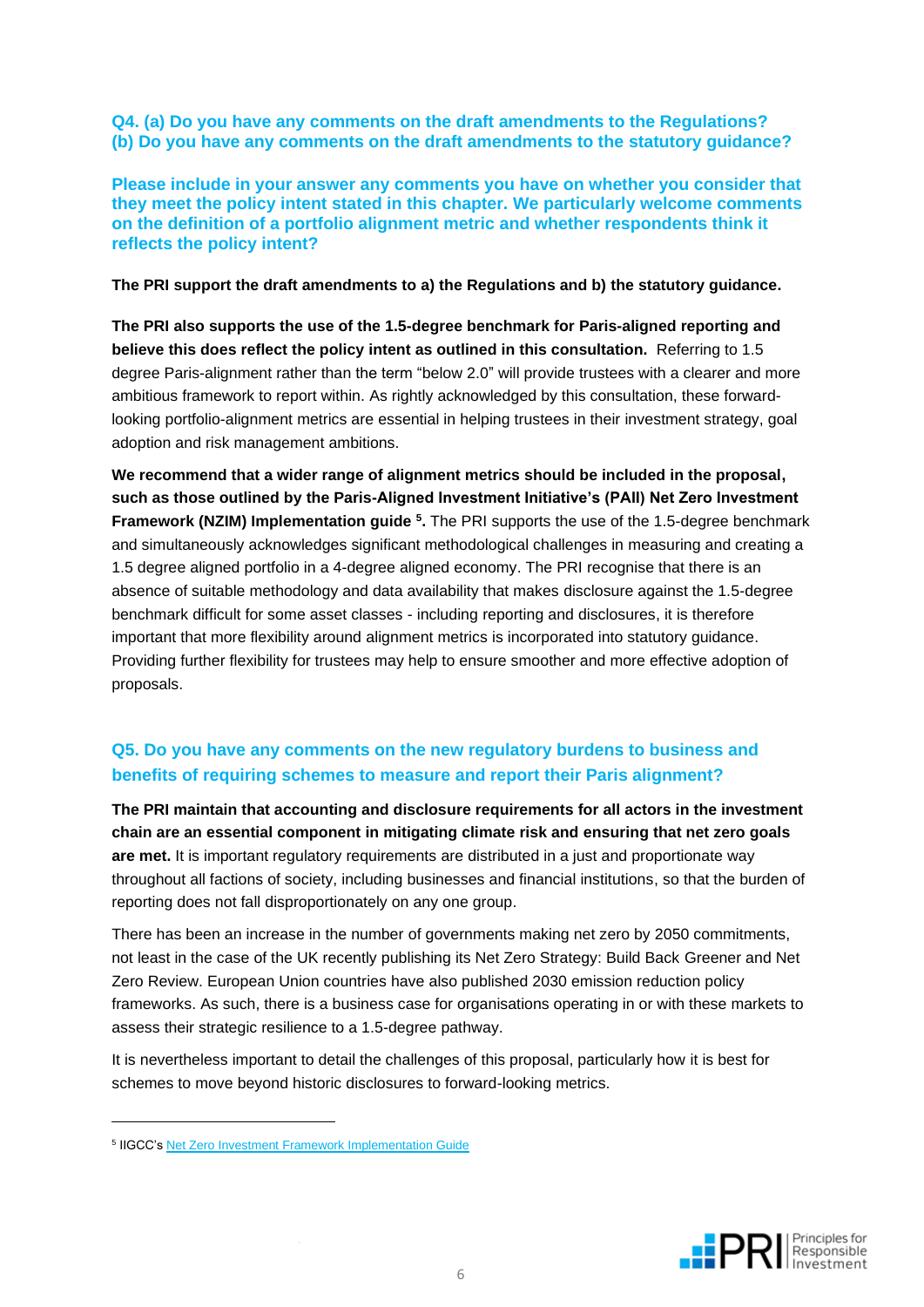We acknowledge that the underlying methodology for net zero target setting and alignment is currently insufficient, and that investors face fundamental challenges in creating 1.5-degree aligned portfolio in a 4-degree aligned economy.

Furthermore, we recognise that there is an absence of suitable methodology, models and data availability that could diminish the usability of disclosures and prevent the aggregation of weighted averages.

Ultimately it is imperative that all actors are responsible for disclosing and mitigating climate-risk, this in turn helps to ensure accountability for climate-related goals and other important societal issues. It is essential that concerns around business reporting to not curtail efforts to enhance climate-related reporting across the capital markets.

## **CHAPTER 2 – STEWARDSHIP AND THE IMPLEMENTATION STATEMENT**

**Q8. Do you have any comments on our cross-cutting proposals for the draft Guidance on Statements of Investment Principles and Implementation Statements, in particular that:**

- **(a) they are written for members?**
- **(b) these are trustees' statements, not their consultants'?**
- **(c) Implementation Statements should set out how the approach taken was in savers' interests?**
- **(d) trustees should be able to include material from voluntary disclosures, such as Stewardship Code reporting, as long as they meet the requirements in the Regulations?**

**The PRI welcome cross-cutting proposals for the draft Guidance on Statements of Investment Principles and Implementation Statements.** Trustees do not delegate their fiduciary duties and nor therefore the responsibility to make clear how stewardship has been exercised to meet their duties via the implementation statement. Trustees' ownership of Implementation Statements that are more stringent will encourage greater accountability of investment managers and ultimately better outcomes for members.

#### **Q9.**

#### **(a) Do you have any comments on our proposed Guidance on stewardship policies**

**The PRI supports the proposed Guidance.** We expect that encouraging trustees to set out their own stewardship policy covering both voting and engagement in relation to their stewardship priorities, or that of their managers if they do not, will reduce boilerplate disclosures.

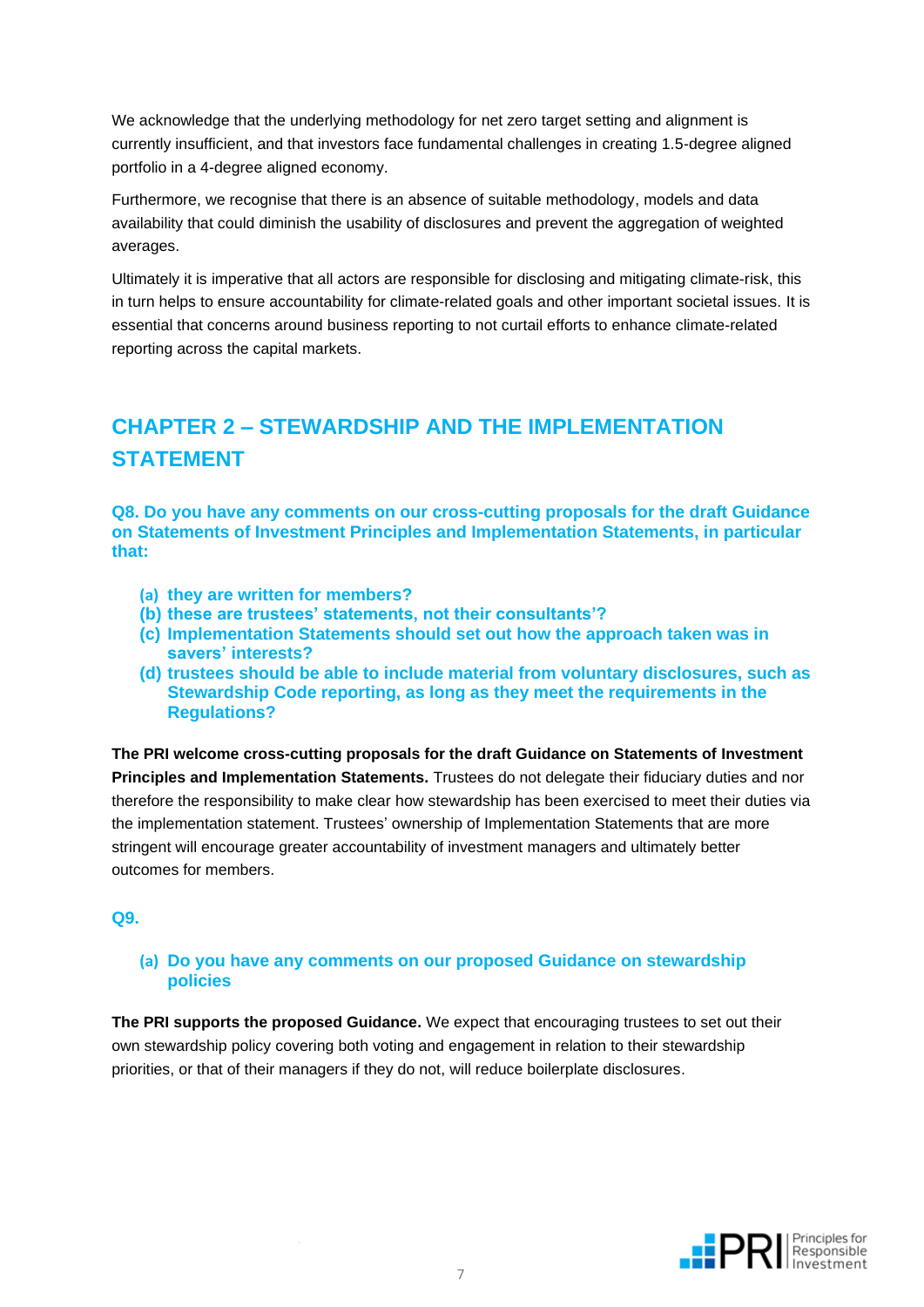**Q13. Do you have any comments on our proposed Guidance on meeting requirements in the Investment Regulations and Disclosure Regulations relating to financially material considerations (including ESG and climate change)?**

#### **And**

#### **Q14. Do you have any comments on our proposed Guidance on meeting requirements in the Investment Regulations and Disclosure Regulations relating to non-financial matters?**

#### **In response to questions 13 and 14, the PRI recommend:**

the DWP explore clarifying regulation to make explicitly clear that trustees can, and in some cases must, consider sustainability outcomes in line with their fiduciary duty

ESG factors 'do not neatly divide between "financial" and "non-financial factors"' as noted in the DWP consultation published earlier this year on social risks and opportunities  $6$ . The PRI recommends that a focus on sustainability outcomes may be more effective than guidance for financial and nonfinancial matters.

Firstly, what trustees consider financially material or immaterial can vary per asset class, investment time horizon, and will diverge between investors. Secondly, what respondents may indicate as financially material factors today may not sufficiently take into consideration ESG factors that will have financial impacts on assets in the future. Thirdly, there is both difference and interplay between the way in which ESG issues can expose investors to greater idiosyncratic risk of a particular company or sector, and systemic risks, that are particularly relevant for universal owners, which can undermine sustainable value creation.

Different lenses on determining financial materiality and types of risk are especially important to take into consideration given the long-term liabilities of pension funds, and the role of trustees in setting investment frameworks, providing oversight for and instruction for (internal or external) managers to consider ESG issues across the investment time horizon of the fund.

These observations are supported by legal analysis undertaken by Freshfields Bruckhaus Deringer and commissioned by The Generation Foundation, PRI and UNEP FI in "A Legal Framework for Impact" report <sup>7</sup>. The report makes clear that sustainability outcomes are relevant for all investors, and that they have an obligation to consider doing so where it can help in pursuing their financial objectives. The report also finds that UK regulation is not as explicitly clear as it might be for investors to understand. As such we recommend that, rather than a focus on separate guidance for financial versus non-financial matters, the DWP explore clarifying regulation to make explicitly clear that trustees can, and in some cases must, consider sustainability outcomes in line with their fiduciary duty 8 .

<sup>6</sup> DWP's consultation o[n Consideration of social risks and opportunities by occupational pension schemes,](https://www.gov.uk/government/consultations/consideration-of-social-risks-and-opportunities-by-occupational-pension-schemes/consideration-of-social-risks-and-opportunities-by-occupational-pension-schemes) March 2021



<sup>&</sup>lt;sup>7</sup> [A Legal Framework for Impact](https://www.unpri.org/download?ac=13902) report, released July 2021

<sup>&</sup>lt;sup>8</sup> UK Annex of [A Legal Framework for Impact report,](https://www.unpri.org/download?ac=13902) released July 2021, pages 446 – 509